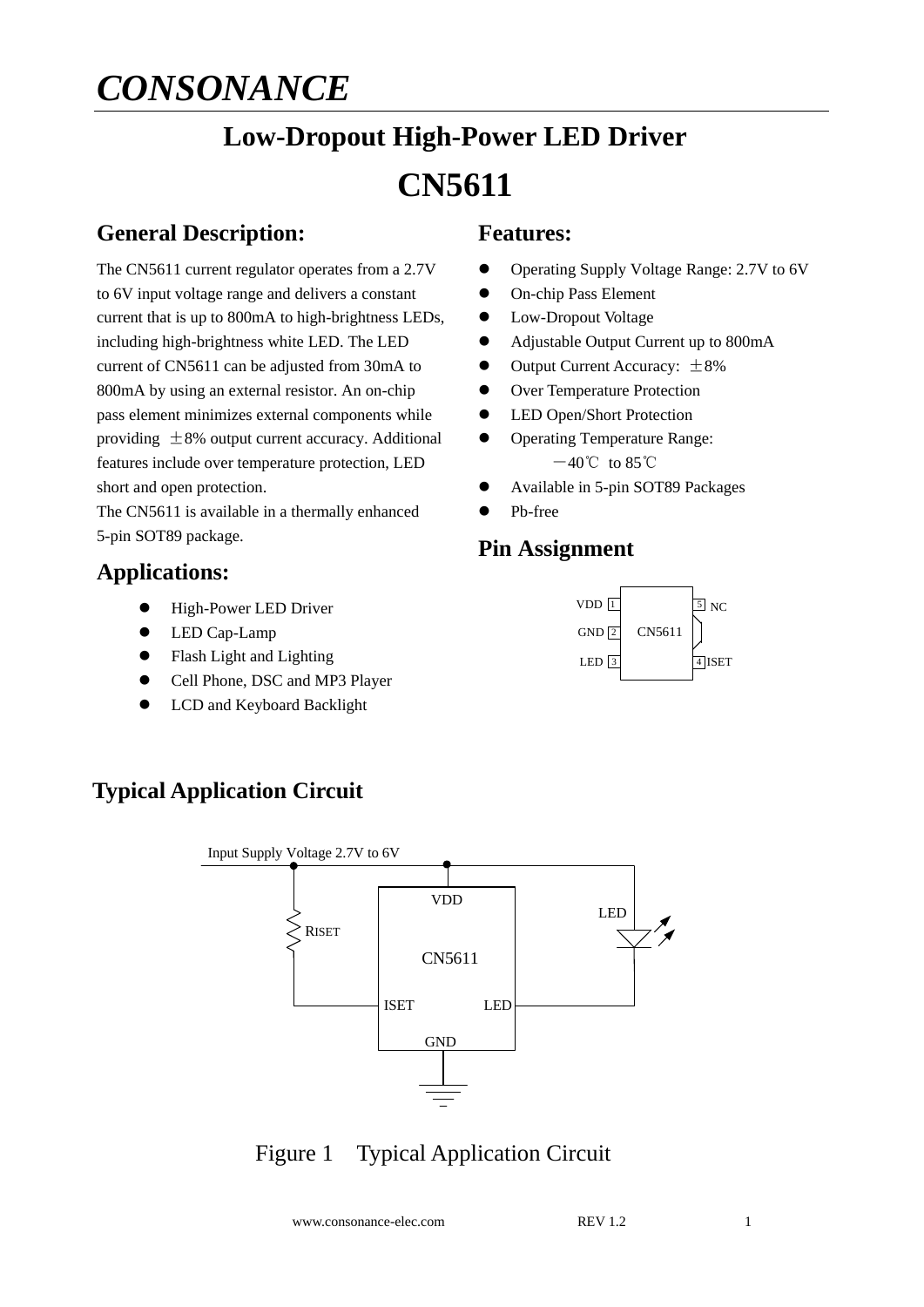# **Block Diagram**



Figure 2 Block Diagram

### **Pin Description**

| Pin No. | <b>Name</b> | <b>Function Description</b>                                                                                                                                                                                                                                                                                       |  |  |
|---------|-------------|-------------------------------------------------------------------------------------------------------------------------------------------------------------------------------------------------------------------------------------------------------------------------------------------------------------------|--|--|
|         | <b>VDD</b>  | <b>Positive Supply Voltage.</b> $V_{DD}$ is the power supply to the internal circuit.                                                                                                                                                                                                                             |  |  |
| 2       | <b>GND</b>  | <b>Ground Terminal.</b>                                                                                                                                                                                                                                                                                           |  |  |
| 3       | <b>LED</b>  | <b>LED Cathode Connection Pin.</b>                                                                                                                                                                                                                                                                                |  |  |
| 4       | <b>ISET</b> | <b>Constant LED Current Setting Pin.</b> The constant LED current is set by<br>connecting a resistor $R_{\text{ISET}}$ from this pin to VDD. The LED current is<br>determined by the following equation:<br>$Iout = 910V / R_{ISET}$<br>Where, Iout is in ampere $(A)$<br>$R_{\text{ISFT}}$ is in ohm( $\Omega$ ) |  |  |
|         | NC.         | <b>No Connection.</b>                                                                                                                                                                                                                                                                                             |  |  |

# **Absolute Maximum Ratings**

| All Terminal Voltage -0.3V to $6.5V$                   | Maximum Junction Temperature150°C           |
|--------------------------------------------------------|---------------------------------------------|
| Operating Temperature $-40^{\circ}$ to 85 °C           |                                             |
| Thermal Resistance (Junction to Case) 32 $\degree$ C/W | Lead Temperature (Soldering)300 $\degree$ C |

*Stresses beyond those listed under 'Absolute Maximum Ratings' may cause permanent damage to the device. These are stress*  ratings only and functional operation of the device at these or any other conditions above those indicated in the operational *sections of the specifications is not implied. Exposure to Absolute Maximum Rating Conditions for extended periods may affect device reliability.*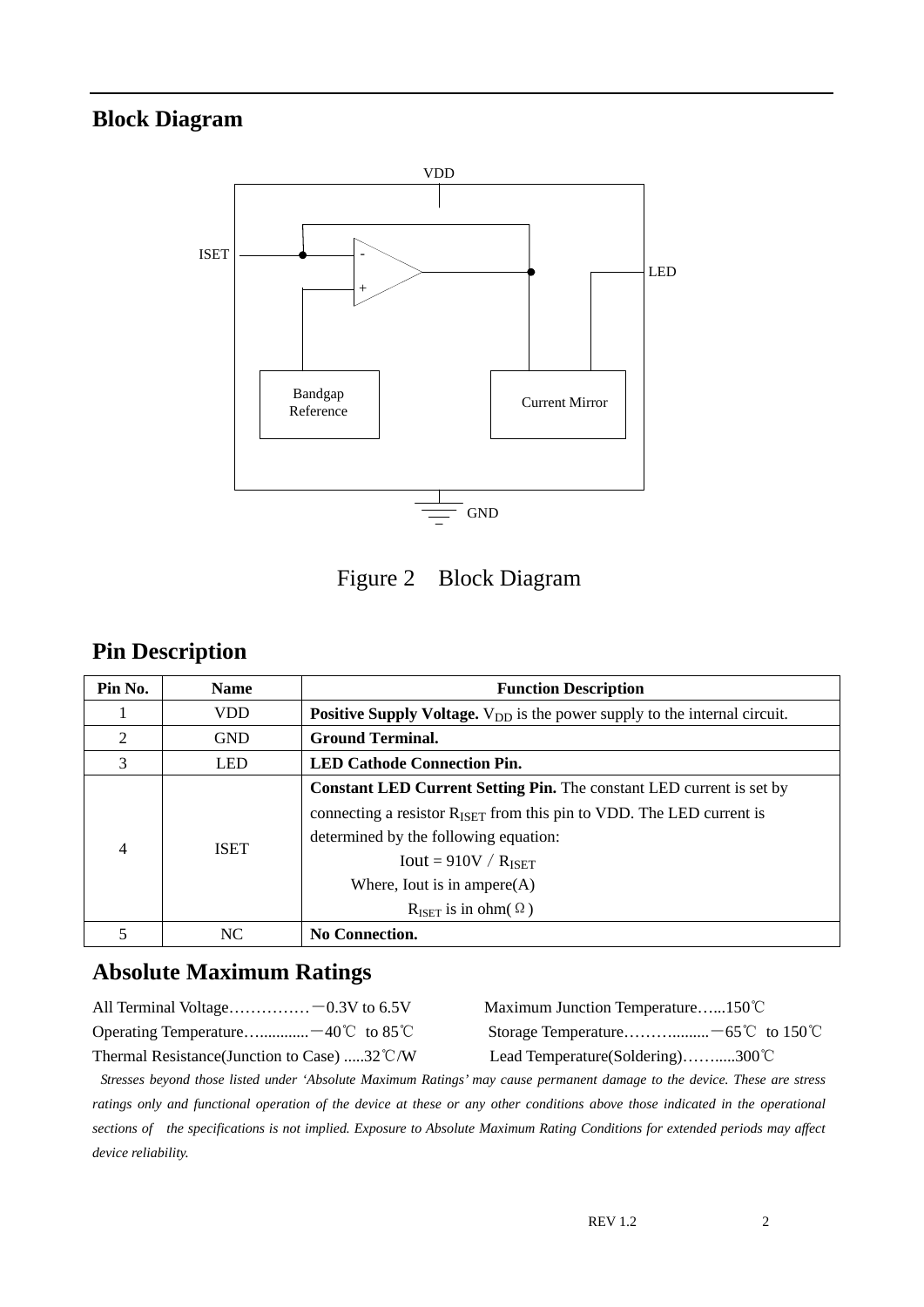# **Electrical Characteristics**

| <b>Parameters</b>                        | <b>Symbol</b>                      | <b>Test Conditions</b>                | Min  | Typ | <b>Max</b>    | Unit                 |  |
|------------------------------------------|------------------------------------|---------------------------------------|------|-----|---------------|----------------------|--|
| <b>Input Supply Voltage</b>              | <b>VDD</b>                         |                                       | 2.7  |     | 6             | V                    |  |
| <b>Operating Current</b>                 | <b>I</b> <sub>V</sub> <sub>D</sub> | $R_{\text{ISET}} = 10K$ ohm           |      | 335 |               | $\mathbf{u}$ A       |  |
| <b>LED Pin Sink Current</b><br>$I_{LED}$ |                                    | $R_{\text{ISET}}=3K$                  | 279  | 303 | 327           | mA                   |  |
| <b>LED Current Tolerance</b>             |                                    |                                       | $-8$ |     | $+8$          | $\%$                 |  |
| Over Temperature<br>TOTP                 |                                    |                                       |      | 125 |               | $\mathrm{C}^{\circ}$ |  |
| Protection Temperature                   |                                    |                                       |      |     |               |                      |  |
| Over Temperature                         | $T_{\rm H}$                        |                                       |      | 11  |               | °C                   |  |
| Protection Hysteresis                    |                                    |                                       |      |     |               |                      |  |
| LED pin Leakage                          | $I_{LKG}$                          | VDD=GND, $V_{LED}$ =5.5V              |      |     | $\mathbf{1}$  | $\mathbf{u}$ A       |  |
| Current                                  |                                    |                                       |      |     |               |                      |  |
|                                          | $V_{DROP}$                         | $I_{LED} = 100 \text{mA} \times 90\%$ |      | 95  |               | mV                   |  |
|                                          |                                    | $I_{LED} = 200mA \times 90%$          |      | 135 |               |                      |  |
| <b>LED Dropout Voltage</b>               |                                    | $I_{LED} = 300mA \times 90%$          |      | 175 |               |                      |  |
|                                          |                                    | $I_{LED} = 500mA \times 90%$          |      | 280 |               |                      |  |
|                                          |                                    | $I_{LED} = 700mA \times 90%$          | 410  |     |               |                      |  |
| <b>Thermal Resistance</b>                | $\theta$ <sub>JC</sub>             | Junction to Case                      |      | 32  |               | $\mathcal{C}/W$      |  |
| <b>Thermal Resistance</b>                | $\theta$ ja                        | Junction to Ambient, No heat          | 135  |     | $\degree$ C/W |                      |  |
|                                          |                                    | sink, No air flow                     |      |     |               |                      |  |

(VIN=3.7V,  $T_A = 25^\circ$ C, unless otherwise noted)

## **Detailed Description**

The CN5611 is a current regulator capable of providing LED current up to 800mA to high-power LEDs. In addition, CN5611 features over temperature protection, LED open/short protection.

The CN5611 enters a thermal-shutdown mode in the event of over temperature. This typically occurs in overload or LED short-circuit conditions. When CN5611's junction temperature exceeds  $T_J = +125^{\circ}C$  (typical), the current flowing into LED pin is about 1% of that set by R<sub>ISET</sub> to prevent the device from damage. CN5611 recovers from thermal-shutdown mode once the junction temperature drops by 11°C (typical). The device will therefore protect itself by thermally cycling in the event of LED short-circuit or overload condition.

# **Application Information**

#### **Adjusting LED Current**

CN5611 uses a resistor between ISET pin and VDD pin to set the LED current. The LED current is given by the following equation:

 $I<sub>LED</sub> = 910V / R<sub>ISET</sub>$ 

Where:  $I_{LED}$  is the LED current in ampere(A)

R<sub>ISET</sub> is the resistance from the ISET pin to VDD pin in ohm $(\Omega)$ 

For best stability over temperature and time, 1% and  $1/10W$  metal film resistors are recommended.

#### **Thermal Consideration**

The CN5611's maximum allowable power dissipation is given by the following equation:

 $P_{Dmax}=(T_I-T_A)/\theta_I$ 

Where,  $P_{Dmax}$  is the maximum allowable power dissipation

T<sub>J</sub> is the maximum junction temperature of CN5611, T<sub>J</sub>=125°C due to the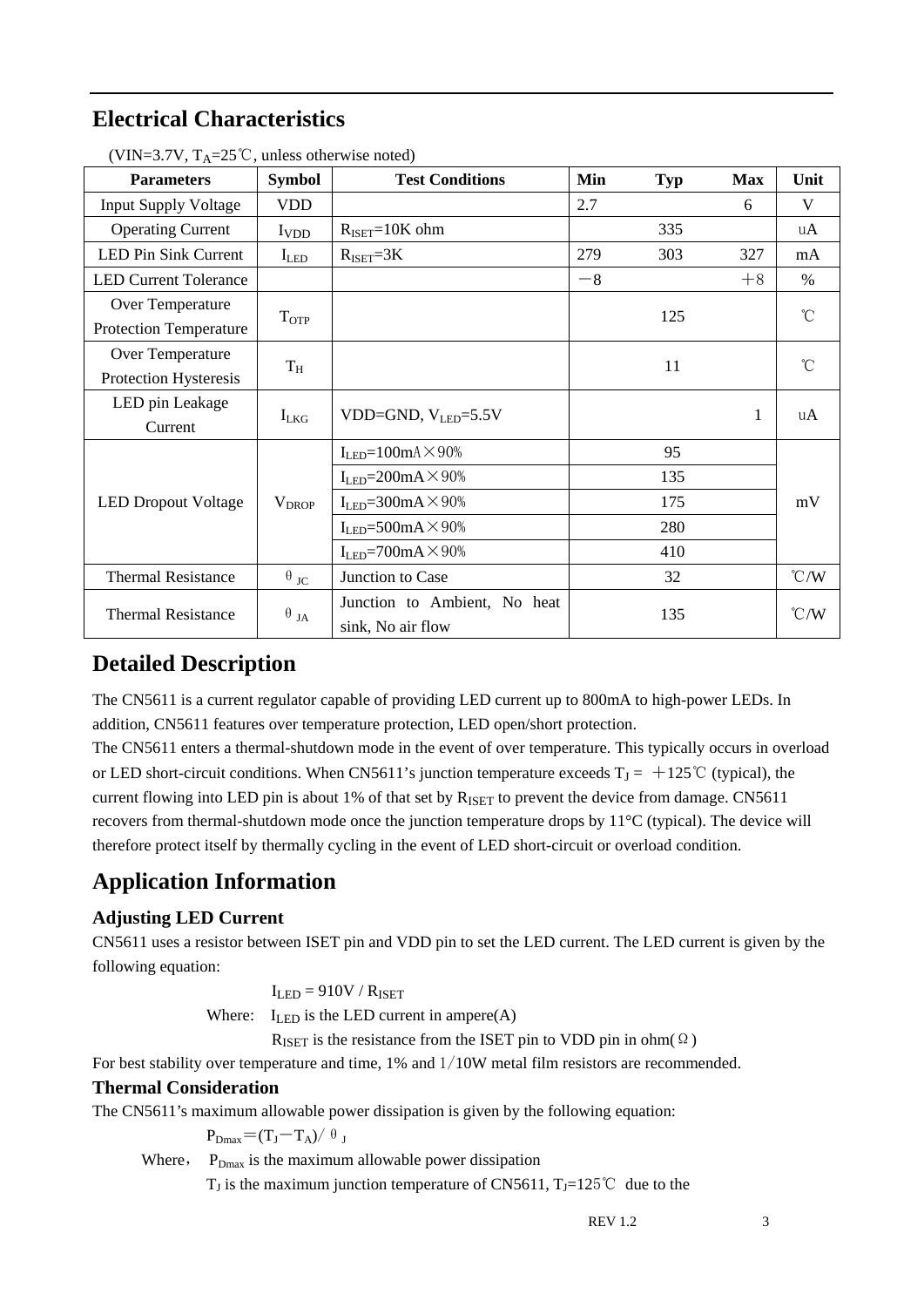effect of over temperature protection circuit

 $T_A$  is the CN5611's ambient temperature

 $θ$ <sub>JA</sub> is the thermal resistance of CN5611, when there is no heat sink and no air flow,  $θ$ <sub>JA</sub> is 135℃/W, and it will be decreased to a great extent when there is heat sink, So in order to maximize LED current, careful thermal consideration must be given when designing PCB.

The actual power dissipation of CN5611 is given by the following equation:

 $P_{\text{Dact}}=V_{\text{LED}}\times I_{\text{LED}}$ 

where,  $P_{\text{Dact}}$  is CN5611's actual power dissipation

VLED is the maximum voltage at LED pin

ILED is the designed output current

For the purpose of normal operation for CN5611,  $P_{\text{Dact}}$  must be less than  $P_{\text{Dmax}}$ .

#### **Drive Multi-LEDs**

When multi-LEDs are needed to be driven, the circuit in Figure 3 or in Figure 4 can be used. VIN is the high input supply voltage that is used to drive multi-LEDs, CN5611's operating voltage can be from an independent source as shown in figure 3, or generated from VIN as shown in figure 4.



Figure 3 Drive Multi-LEDs from 2 Voltage Sources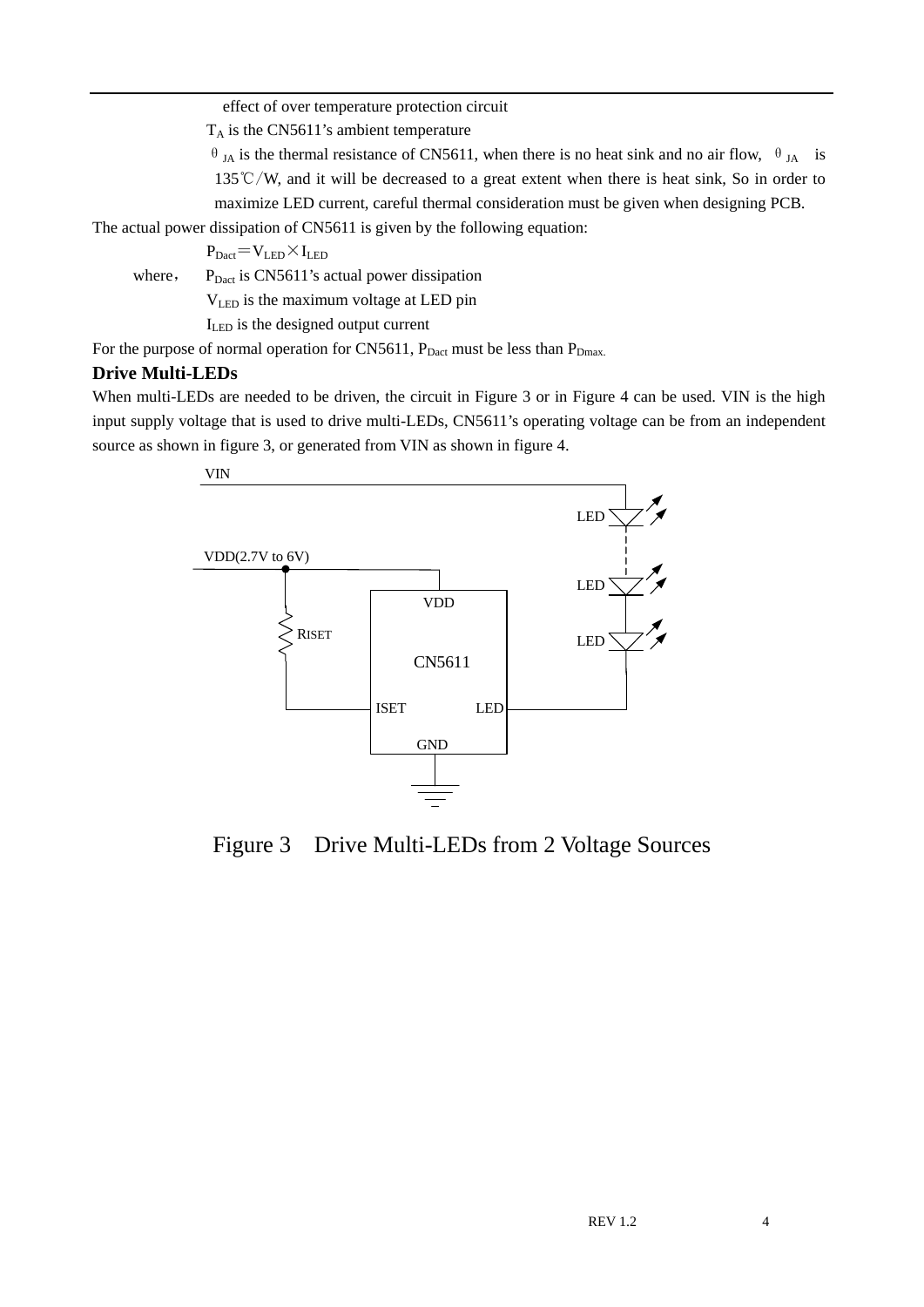

### Figure 4 Drive Multi-LEDs from a High Voltage Sources

In the circuit of Figure 3 and Figure 4, care must be taken to make sure that the voltage at CN5611's LED pin should be kept less than 6V under any conditions.

In the circuit of Figure 4, D1 is the zener diode whose breakdown voltage is between 2.7V to 6V. R1's resistance should be small enough so that the current flowing through R1 is greater than 3mA under worst case. For more application circuits, please refer to "CN5611-CN5612 Application Circuit Collection".

#### **Dimming Control**

There are 3 different ways of dimming control:

1. Using a PWM signal for dimming control as shown in Figure 5



### Figure 5 Dimming Control by Using PWM Signal

With PWM signal applied to the gate of N channel MOSFET M1, the LEDs operate at either zero or full current. The average LED current decreases with the increasing duty cycle of PWM signal. A 100% duty cycle will turn off LEDs completely, a 0% duty cycle corresponds to full LED current. The frequency of PWM signal should be under 10KHz.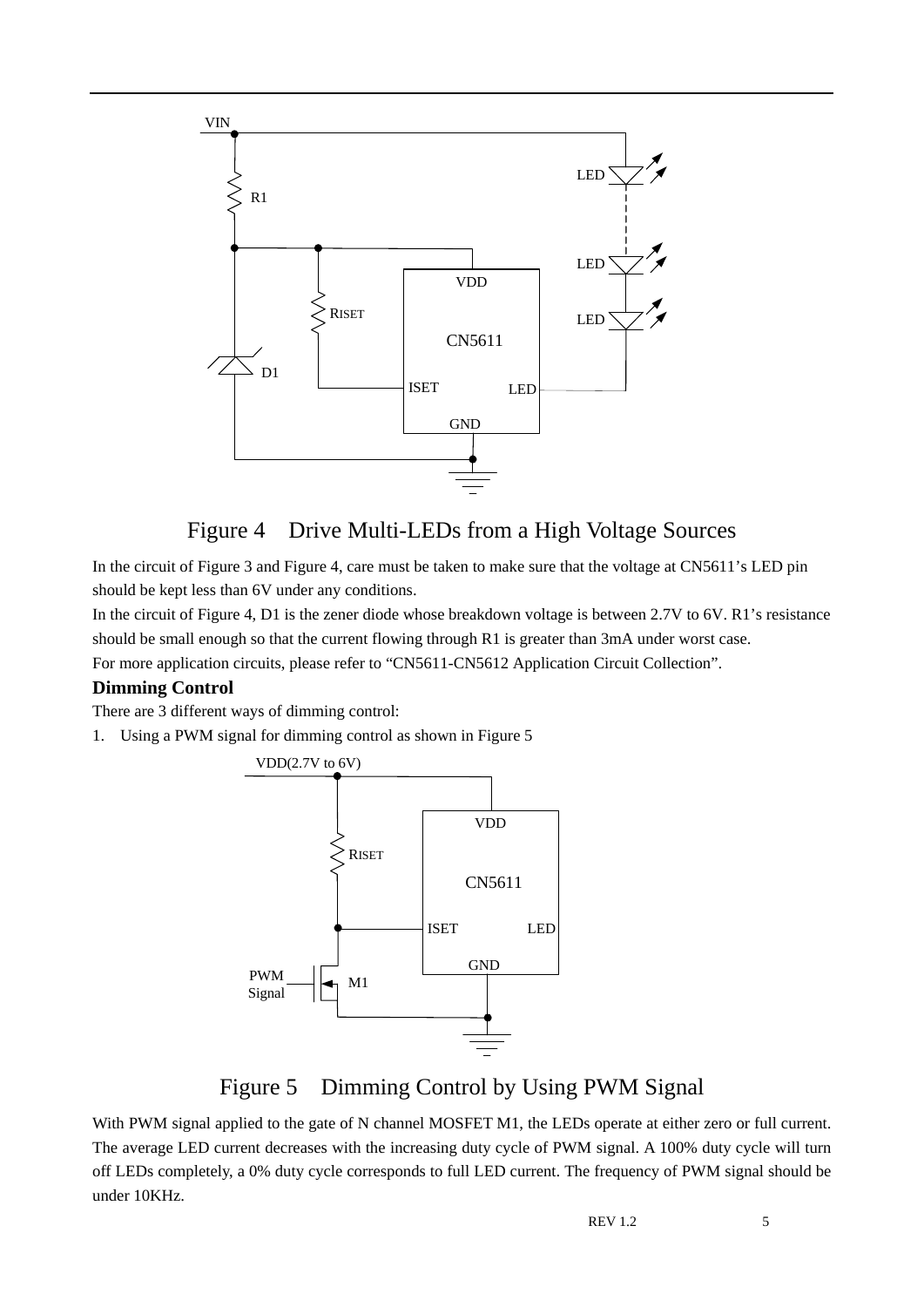2. Using a logic signal for dimming control as shown in Figure 6

For applications that need to adjust the LED current in discrete steps, a logic signal can be used as shown in Figure 6.  $R_{\text{ISET1}}$  sets the minimum LED current (when the PMOS is off, namely logic signal is high).  $R_{\text{ISET2}}$  sets how much the LED current increases when the PMOS is turned on(logic signal is logic low).



### Figure 6 Dimming Control by Using Logic Signal

3. Using a variable resistor for dimming control as shown in Figure 7



#### Figure 7 Dimming Control by Using Variable Resistor

#### **Board Layout Considerations**

It is very important to use a good thermal PC board layout to maximize LED current. The thermal path for the heat generated by the IC is from the die to the copper lead frame through the package lead(especially the LED and ground lead) to the PC board copper, the PC board copper is the heat sink. The footprint copper pads should be as wide as possible and expand out to larger copper areas to spread and dissipate the heat to the surrounding ambient. Feedthrough vias to inner or backside copper layers are also useful in improving the overall thermal performance of CN5611. Other heat sources on the board, not related to CN5611, must also be considered when designing a PC board layout because they will affect overall temperature rise and the maximum LED current.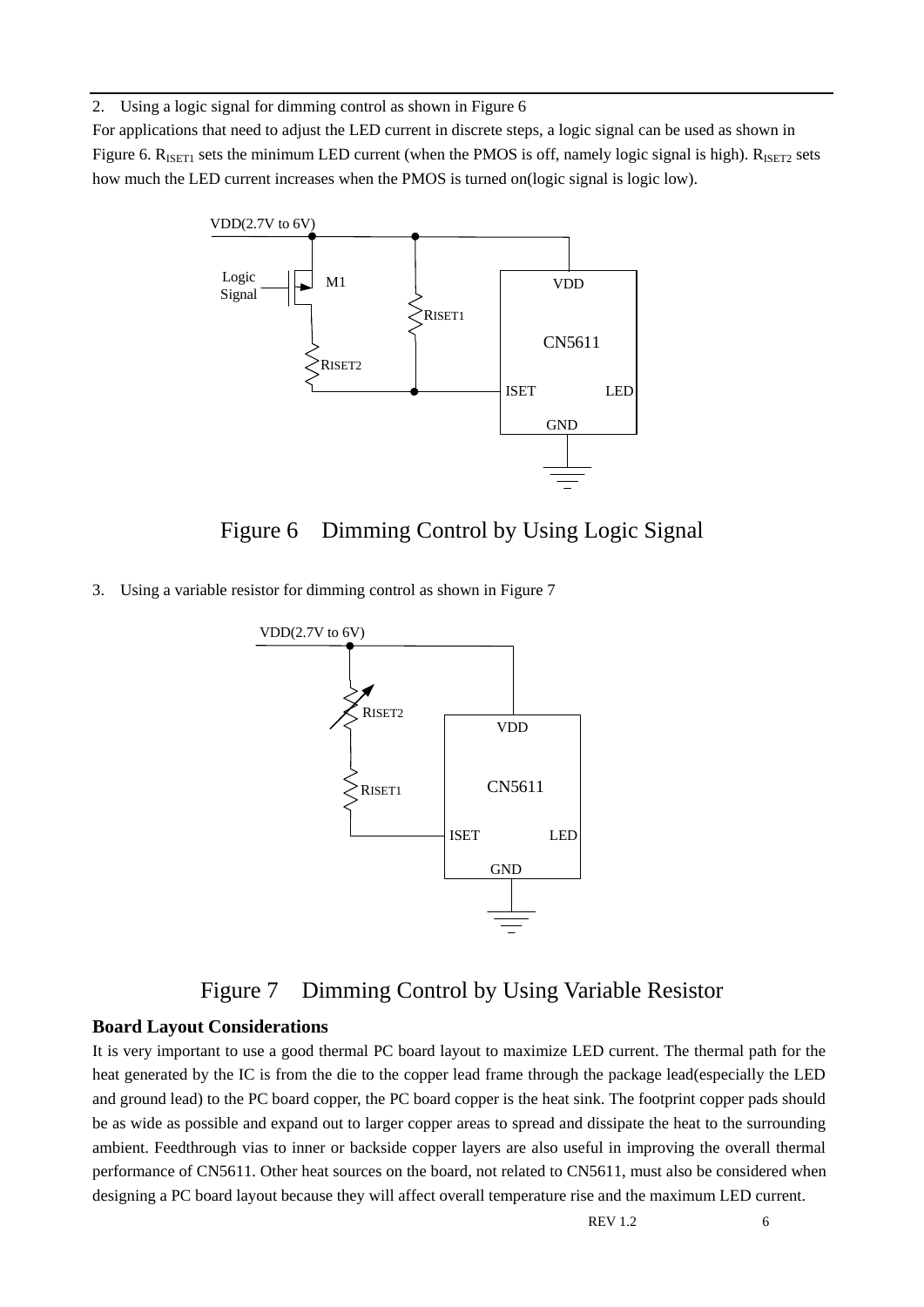The ability to deliver maximum LED current under all conditions require that the exposed metal pad on the back side of the CN5611 package be soldered to the PC board ground. Failure to make the thermal contact between the exposed pad on the backside of the package and the copper board will result in larger thermal resistance.